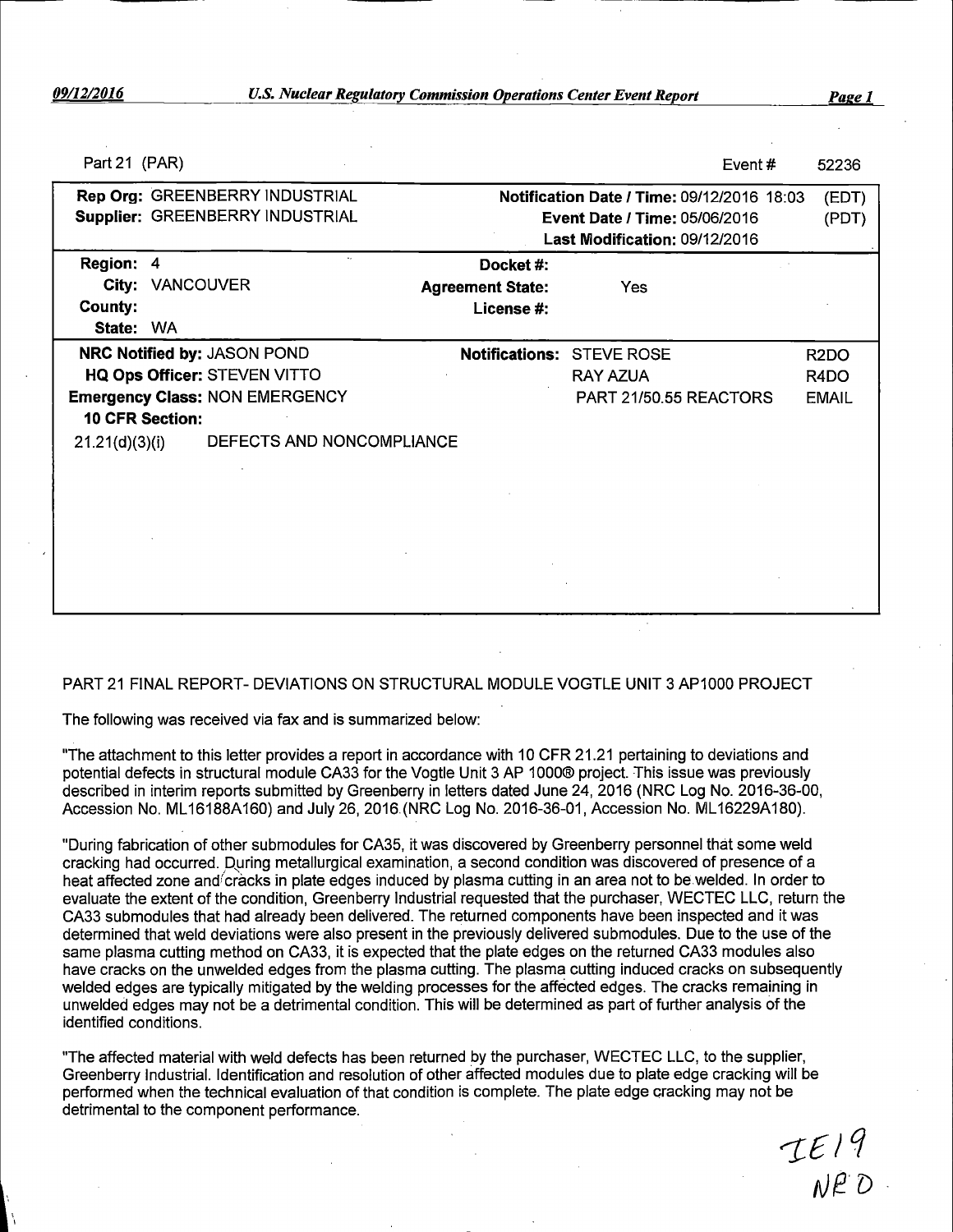\*\*

"If you have any questions pertaining to this information, please contact Mark Stapleton, Nuclear Operations<br>Manager, at 360-567-0006 Ext. 1018."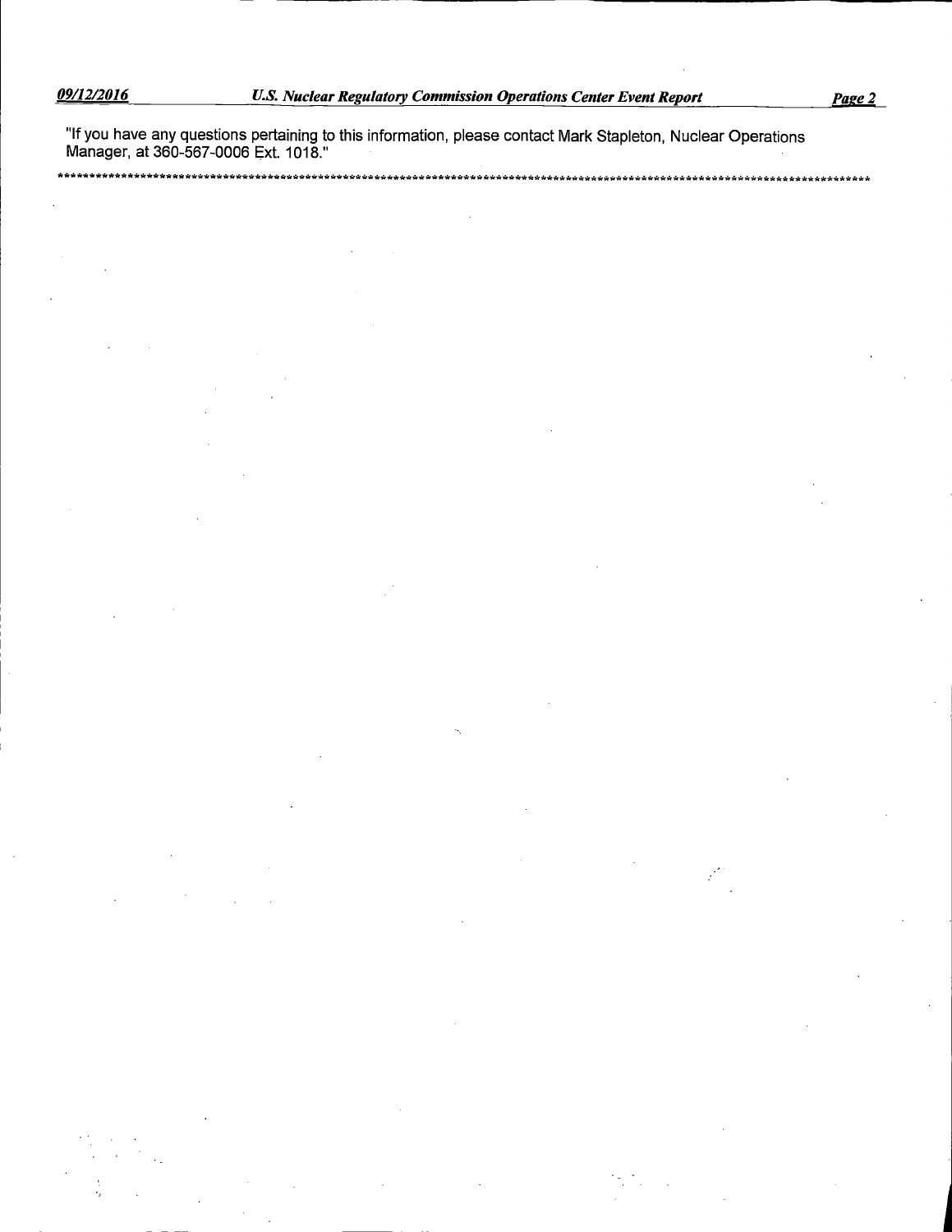10CFR21,21

September 12, 2016

U.S. Nuclear Regulatory Commission Attn: Document Control Desk Washington, DC 20555-0001

### SUBJECT: 10 CFR PART 21 REPORT REGARDING DEVIATIONS ON STRUCTURAL MODULE CA33 FOR VOGTLE UNIT 3 APlOOO® PROJECT

The attachment to this letter provides a report in accordance with 10 CFR 21.21 pertaining to deviations and potential defects in structural module CA33 for the Vogtle Unit 3 APIOOO® project. This issue was previously described in an interim reports submitted by Greenberry in a letters dated June 24, 2016 (NRC Log No. 2016-36-00, Accession No. ML16188A160) and July 26, 2016 (NRC Log No. 2016-36-01, Accession No. MLI6229Al80).

If you have any questions pertaining to this infonnation, please contact Mark Stapleton, Nuclear Ope:rations Manager, at 360-567-0006 Ext. 1018.

Sincerely,

 $=$  $\frac{1}{4}$ 

Jason Pond Greenberry Industrial

cc: Regional Administrator, USNRC, Region II

Attachmen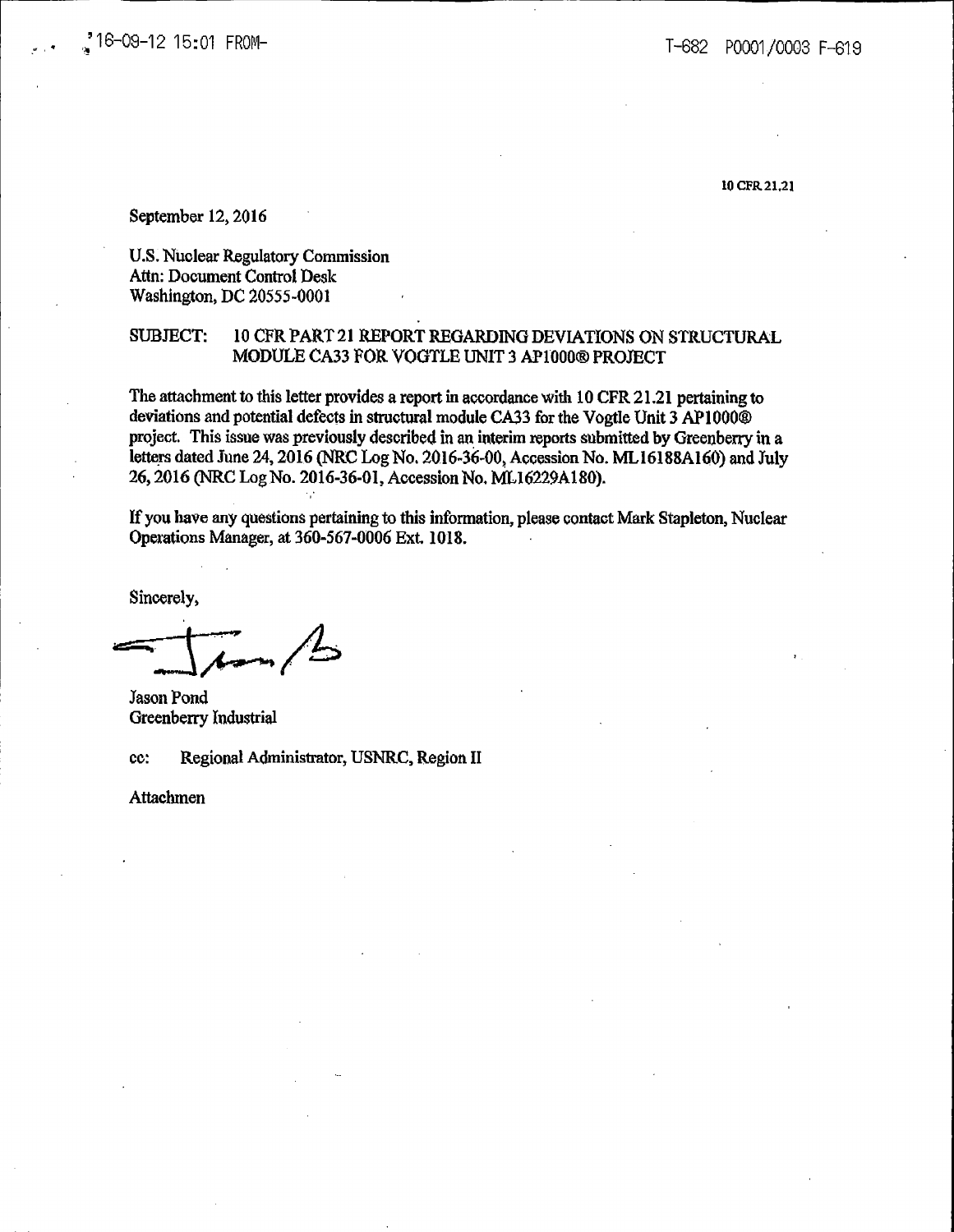# Attachment to Letter Dated September 12<sup>th</sup>, 2016

# 10 CPR PART 21 REPORT REGARDING DEVIATIONS ON STRUCTURAL MODULE CA33 FOR VOGTLE UNIT 3 APlOOO® PROJECT

This report is being provided in accordance with 10 CPR 21.21.

(i) Name and address of the. individual or individuals informing the Commission.

Jason Pond President Greenberry Industrial 600 SE Maritime Ave., Ste. 190 Vancouver, WA 98661

(ii)ldentification of the facility, the activity, or the basic component supplied for such facility or such activity within the United States which fails to comply or contains a defect.

The basic component being supplied is a structural module, called CA33, for contaimnent floor sections for the Vogtle Unit 3 AP1000® project. This floor module supports required equipment and expected floor loading to maintain integrity of the associated and nearby structures inside the contaimnent building.

(iii) Identification of the firm constructing the facility or supplying the basic component which fails to comply or contains a defect.

The Vogtle Unit 3 CA33 structural module is being supplied by Greenberry Industrial, 600 SE Maritime Ave., Ste. 190, Vancouver, WA 98661.

(iv) Nature of the defect or failure to comply and the safety hazard which is created or could be created by such defect or failure to comply.

During fabrication of other submodules for CA35, it was discovered by Greenberry personnel that some weld cracking had occurred. During metallurgical examination, a second condition was discovered of presence of a heat affected zone and cracks in plate edges induced by plasma cutting in an area not to be welded. In order to evaluate the extent of the condition, Greenberry Industrial requested that the purchaser, WECTECLLC, return the CA33 submodules that had already been delivered. The returned components have been inspected and it was determined that weld deviations were also present in the previously delivered submodules. Due to the use of the same plasma-cutting method on CA33, it is expected that the plate edges on the returned CA33 modules also have cracks on the unwelded edges from the plasma cutting. The plasmacutting induced cracks on subsequently welded edges are typically mitigated by the welding processes for the affected edges. The cracks remaining in unwelded edges may not be a detrimental condition. This will be determined as part of further analysis of the identified conditions.

It has been conservatively judged that the welding and the plasma-cutter-induced edge microcracking could result jn conditions that could cause the module to be unable to perform its structural design function. Therefore, it is conservatively concluded that these deviations could

Page 1 of2